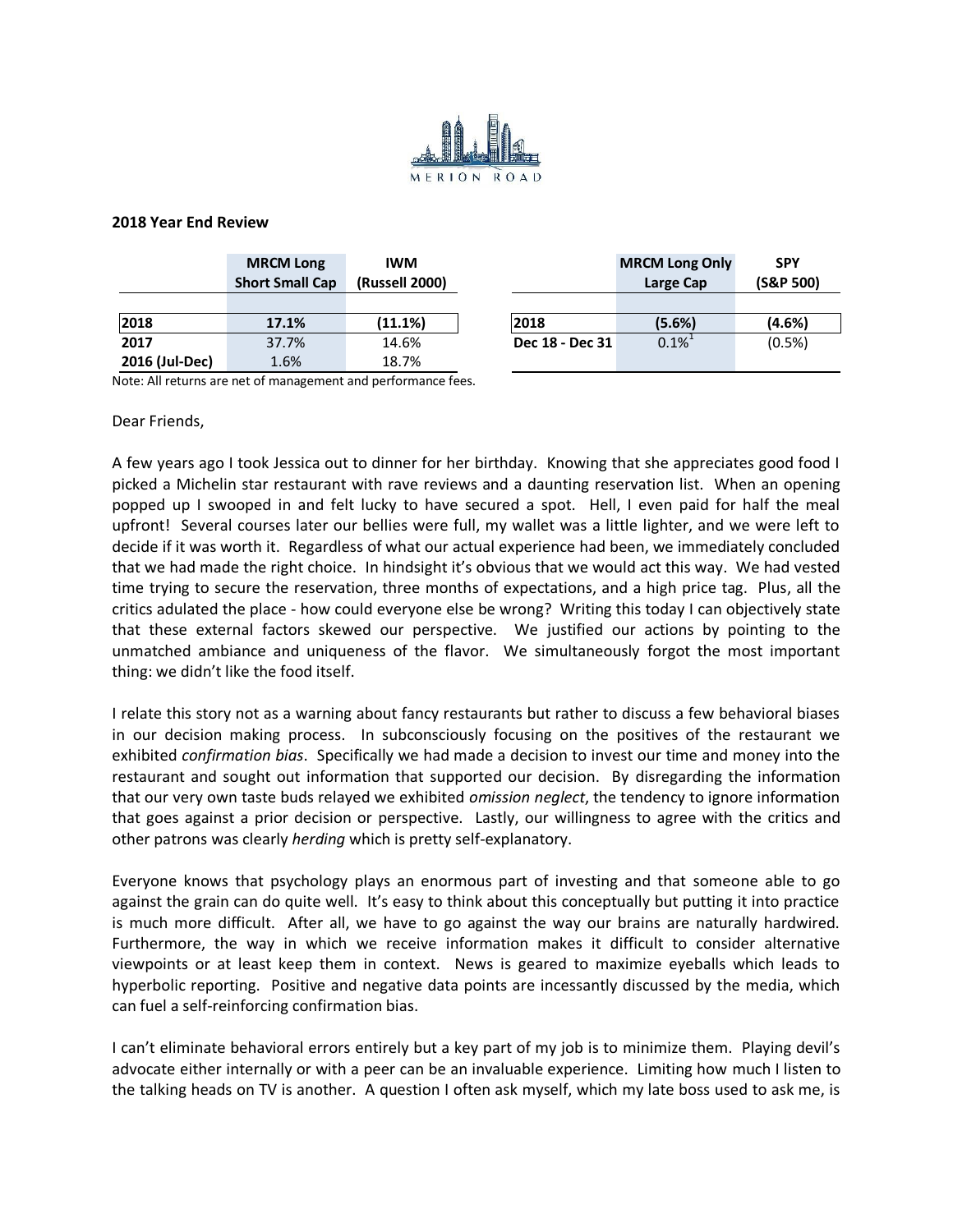"if I didn't own XYZ stock would I own it today and how large of a position would it be." I always found this to be a great way to remove anchoring bias and approach my analysis without any pre-existing notions.

While the Q4 drop in the S&P of 14% can be painful to experience, it is important to keep it in context. During the two most recent recessions the S&P fell 49% and 56% from peak to trough. I bring this up not to elicit apocalyptic fears, but rather to point out that volatility is a part of this business. In return for going through these times we should be rewarded with higher long-term returns. From 1928 to 2018 the S&P 500 has compounded at 9.2% vs. 3.4% for 3 month Treasury bills and 4.9% for 10 year Treasury bonds.

I am pleased with our performance over the course of the year. While our long only portfolio was down in-line with the S&P 500, I feel good about the companies that we own and am encouraged by their fundamental developments. It is important to keep in mind that this portfolio is geared to maximizing long-term returns and generally attempts to be tax efficient in doing so. The long-short strategy generated double digit positive returns due to the performance of a few of our long positions and the efficacy of our hedging activity.

I welcomed several new investors into the fund this year and am grateful for their trust. As a reminder, my family and I have significant investments in either strategy and all new capital that comes in is invested alongside our own.

I hope everyone has a happy and healthy 2019!

## **Long Only Large Cap Review**

Our ownership of and subsequent exit from Ubisoft ("UBSFY") generated meaningful positive performance. UBSFY is a French video game manufacturer best known for their Assassin's Creed franchise. Over the last several years technological innovation has greatly altered the way in which the industry operates. Improvements in and proliferation of high speed internet and data compression have allowed manufacturers to largely bypass third party distributors (i.e. Best Buy, Gamestop) and build a direct relationship with consumers. This dynamic has had several consequences including the shift to full game downloads and downloadable content, and the importance of a strong multi-player platform / economy. The benefits to the content creators have been immense. One way to think about it is from a customer segmentation standpoint. A decade ago UBSFY had very little ability to charge customers varying amounts based on their utility of a game. Today UBSFY can release a string of map packs and get more from customers who play the most and less from the others. Additional benefits relate to extending the life of a game and spreading the initial research and development spend over a longer period.

While this trend has been going on for several years UBSFY was late to the party, as indicated by their limited digital penetration and correspondingly industry-low operating margins. Management outlined a plan to address this issue through various initiatives. These included a focus on multi-player functionality, directing R&D spend to a few key franchises, and improving their downloadable content offerings. I invested in UBSFY because I did not feel that the market was giving enough credit for these operating improvements. Furthermore, the company was the subject of takeover speculation from a significant shareholder, Vivendi SA, which created some uncertainty with the stock. The price ultimately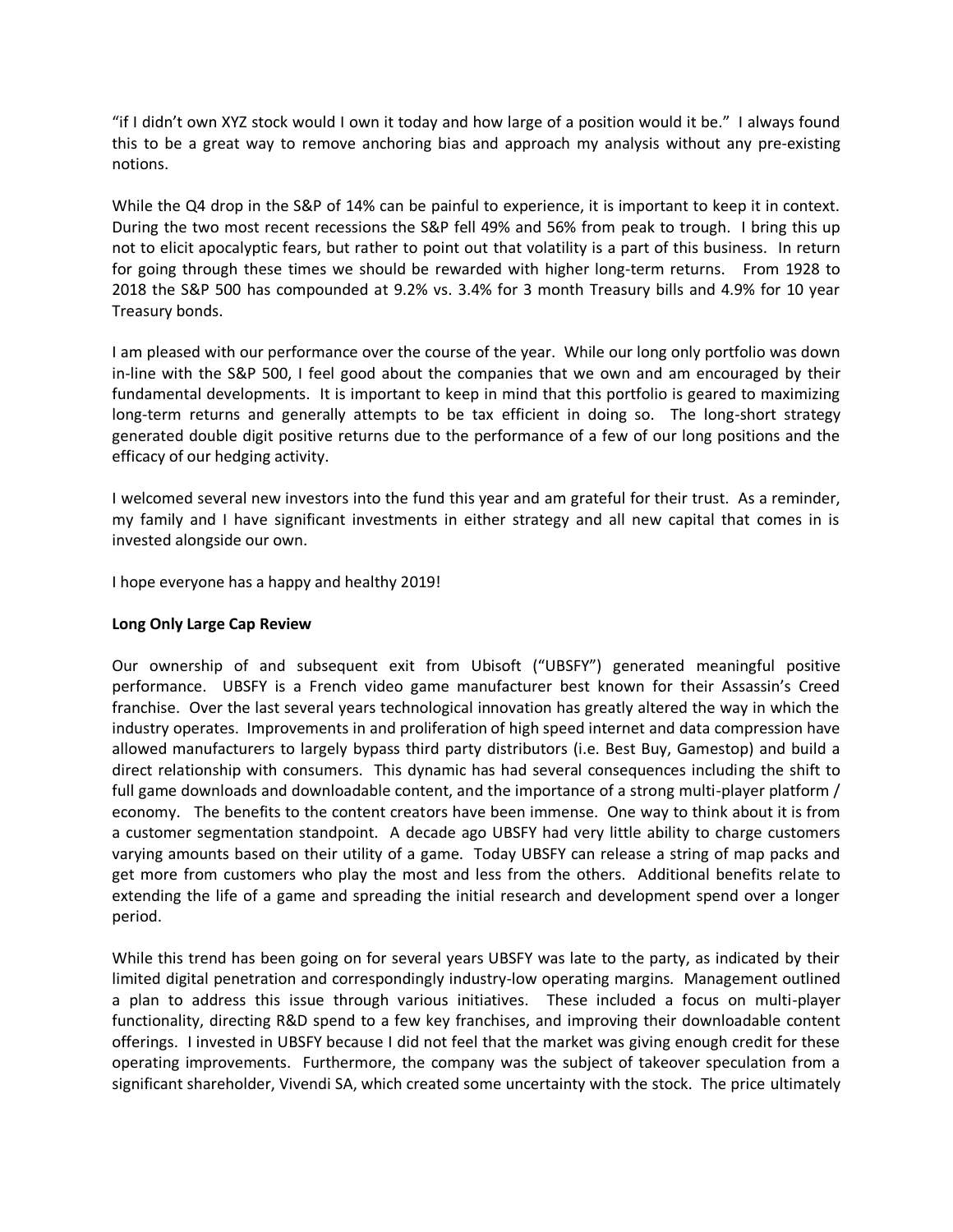appreciated as the company demonstrated its ability to execute on their operating plan. I exited our position as valuation seemed to move beyond my estimate of fair value.

Westrock ("WRK") was a detractor to performance during the year. WRK is a leader in the U.S. containerboard (i.e. cardboard boxes) market accounting for 25% of production. After multiple rounds of consolidation over the last two decades the top four players today represent 75% of the market. Given this dynamic, operators are often more focused on economic returns rather than gaining share, and this results in a fairly rational pricing environment. Furthermore, demand should exhibit GDP plus type growth due to the expansion of e-commerce. Yet despite these positive traits it would be naive to characterize this as a particularly high quality industry. Low barriers to entry and a slew of legacy printing facilities that can be retrofitted to containerboard production tend to put a cap on long-term excess returns. Demand fluctuations and supply growth can lead to pricing swings which, when combined with high fixed costs, leads to meaningful cyclicality.

I was attracted to WRK given the many steps they were taking to improve the company's earnings profile. Notably, the company had announced the now completed acquisition of Kapstone which should lead to \$200mm of cost synergies. Additionally, WRK has been making high return investments into their existing asset base. For instance, they are replacing three legacy machines at their Florence South Carolina mill that should increase their production of virgin linerboard and boost margins. Most importantly, management is well regarded and has a proven track record of operating improvements and capital allocation.

Despite results that were roughly in-line with estimates during the year, concerns arose over a series of capacity additions at the same time that the political and macro-economic outlook began to deteriorate. These factors have weighed on the entire industry. Though I am positively inclined to WRK through the cycle, I am increasingly concerned about some of the risks and would rather be on the sidelines for now.

## **Long Short Small Cap Review**

The portfolio had a good start to the year which was somewhat eroded in the later months. Our 7% Q4 fall was partially a function of liquidity and risk-off behavior as the Russell 2000 fell by over 20% during the same period. While I always hope to generate positive returns, I was encouraged that our portfolio minimized losses during this market drawdown through both our hedges and uncorrelated asset selection.

Our biggest winner was Bluelinx ("BXC"), a buildings products distributor to retailers and other dealers. BXC caught my eye last year when Cerberus, a large private equity investor and significant shareholder in BXC, executed a secondary offering for their 40%+ ownership in the company. Given the size of Cerberus' fund and the tiny portion that this accounted for, it is fair to say that they were price indiscriminate. The selling pressure forced the stock down from \$10 to less than \$8 and I used this opportunity to initiate a position. While my intention was for a quick trade, subsequent work made me realize that there was significant upside in the name. BXC owned a large amount of real estate that was marked well below fair value on their balance sheet. Adjusting for market rates would bring their tangible book value up to ~\$20 a share. Additionally, the company had installed a new management team that was focused on improving margins and reducing leverage through sale-lease back transactions.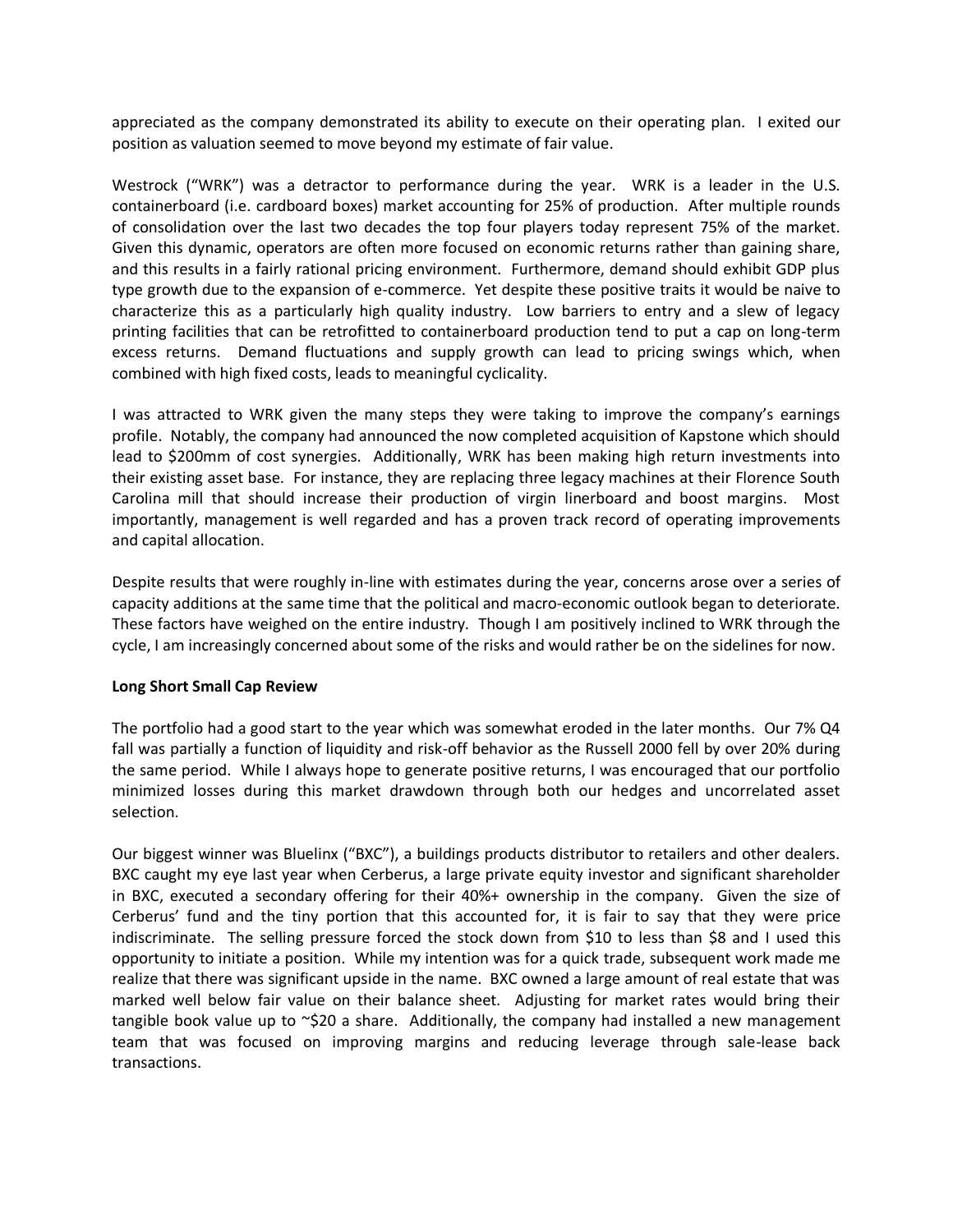In January the stock appreciated to \$16 based on the sale of some of its real estate and strong quarterly results. In March the company announced the all-cash acquisition of privately held Cedar Creek in a highly accretive transaction. While we benefited from being in the right place at the right time when this was announced, I decided to hold the majority of our position as the new entity appeared to be significantly undervalued. With the stock now at \$28 I calculated that the combined company would generate ~\$7/sh in free cash flow and was therefore at just a 4x multiple. The decision to hold most of our stock proved correct as the stock subsequently increased to \$45. Given the dramatic fall in lumber prices and increased uncertainty on the housing sector, the stock has recently pulled back. We no longer own as large of a position but continue to feel that the company is undervalued.

On the loss side of things Tribune Publishing ("TPCO") has seemingly moved against us ever since I bought it. TPCO is a newspaper publisher whose marquis asset is the Chicago Tribune. Headwinds to the industry are not new and TPCO rightly trades at a very low multiple, both from an earnings perspective and price per circulation. What attracted us to the company, however, was its strong balance sheet (the result of having recently sold the Los Angeles Times) and an increase in rumors regarding the sale of the entire company. With a dysfunctional management team and several potential suitors, it seems logical that something will happen. The question remains, what price will it go for. Michael Ferro, the former chairman and current 25% shareholder, has reportedly been pushing for \$20.00 per share and has opposed a rumored offer of \$16.50 by McClatchy. The stock has sold off recently, perhaps due to tax loss harvesting, selling pressure by other merger arbitrageurs fed up with the process, or simply market weakness. I cannot say exactly if or when the company will get sold, but at the current level I like the risk-return.

Sincerely,

Aaron Sallen